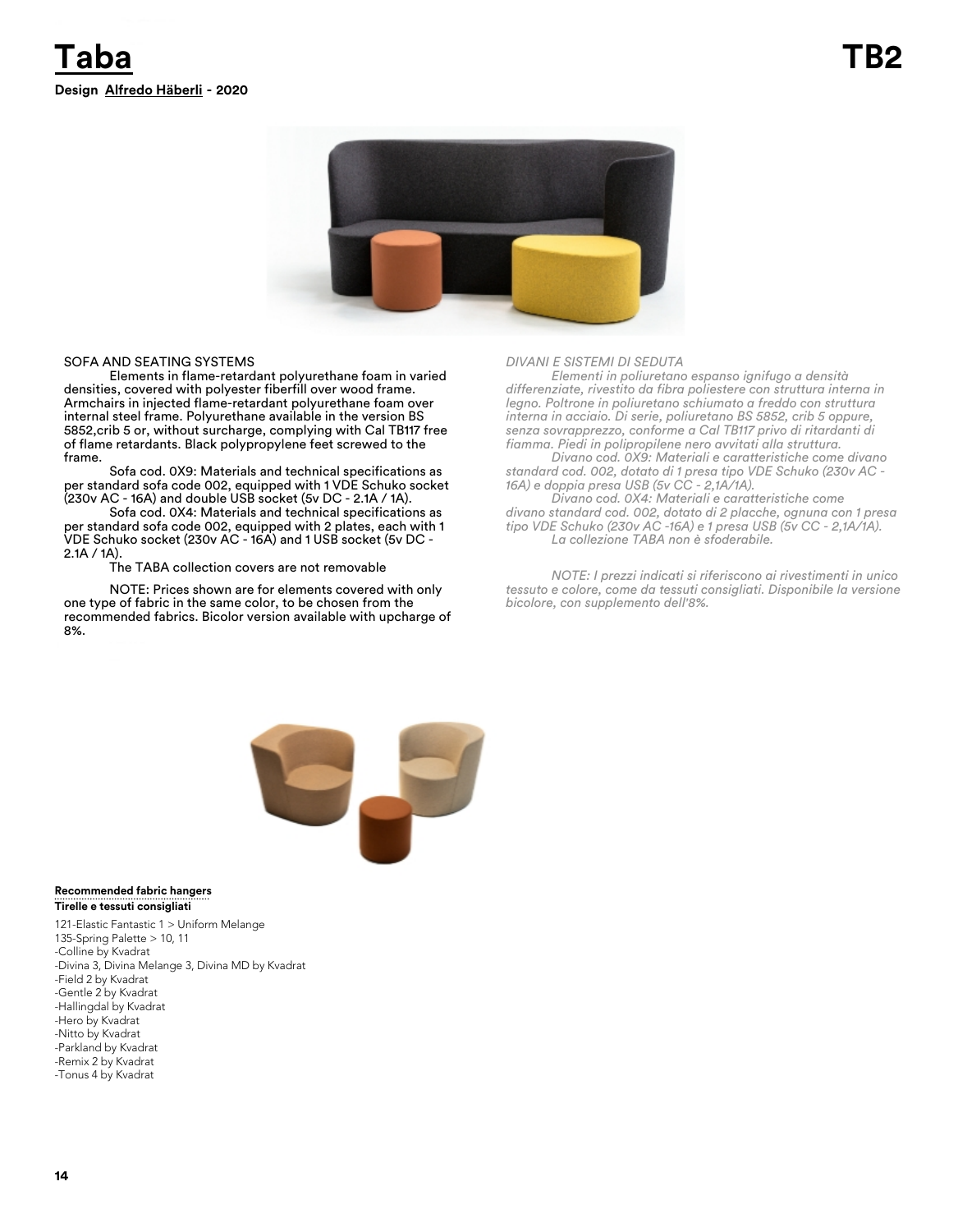# **Taba TB2**

0VT

0X9







| Sofa                                                                                                               |     | Sofa with power unit                                                   |  |
|--------------------------------------------------------------------------------------------------------------------|-----|------------------------------------------------------------------------|--|
| Divano                                                                                                             | 002 | Divano con power un                                                    |  |
| $\frac{12}{2}$ 9,5 mt. $\frac{1}{2}$ 18 m <sup>2</sup> $\left\{\frac{1}{2}$ 2,3 m <sup>3</sup> $\frac{2}{2}$ 78 Kg |     | $\frac{11}{2}$ 9,5 mt. $\frac{1}{2}$ 18 m <sup>2</sup> $\frac{1}{2}$ , |  |



## **Sofa with 2 power units Ottoman A**

**Divano con 2 power units** 

**業** 9,5 mt. ★ 18 m<sup>2</sup> → 2,3 m<sup>3</sup> ▲ 78 Kg





# **Armchair B Swivel armchair B**

 $\overline{001}$ 

 $0x4$ 





9,5 mt. **18 m<sup>2</sup>** 2,3 m<sup>3</sup> 2 78 Kg **Divano Divano con power unit**



2,1 mt. 3,7 m² 0,3 m³ 15 Kg